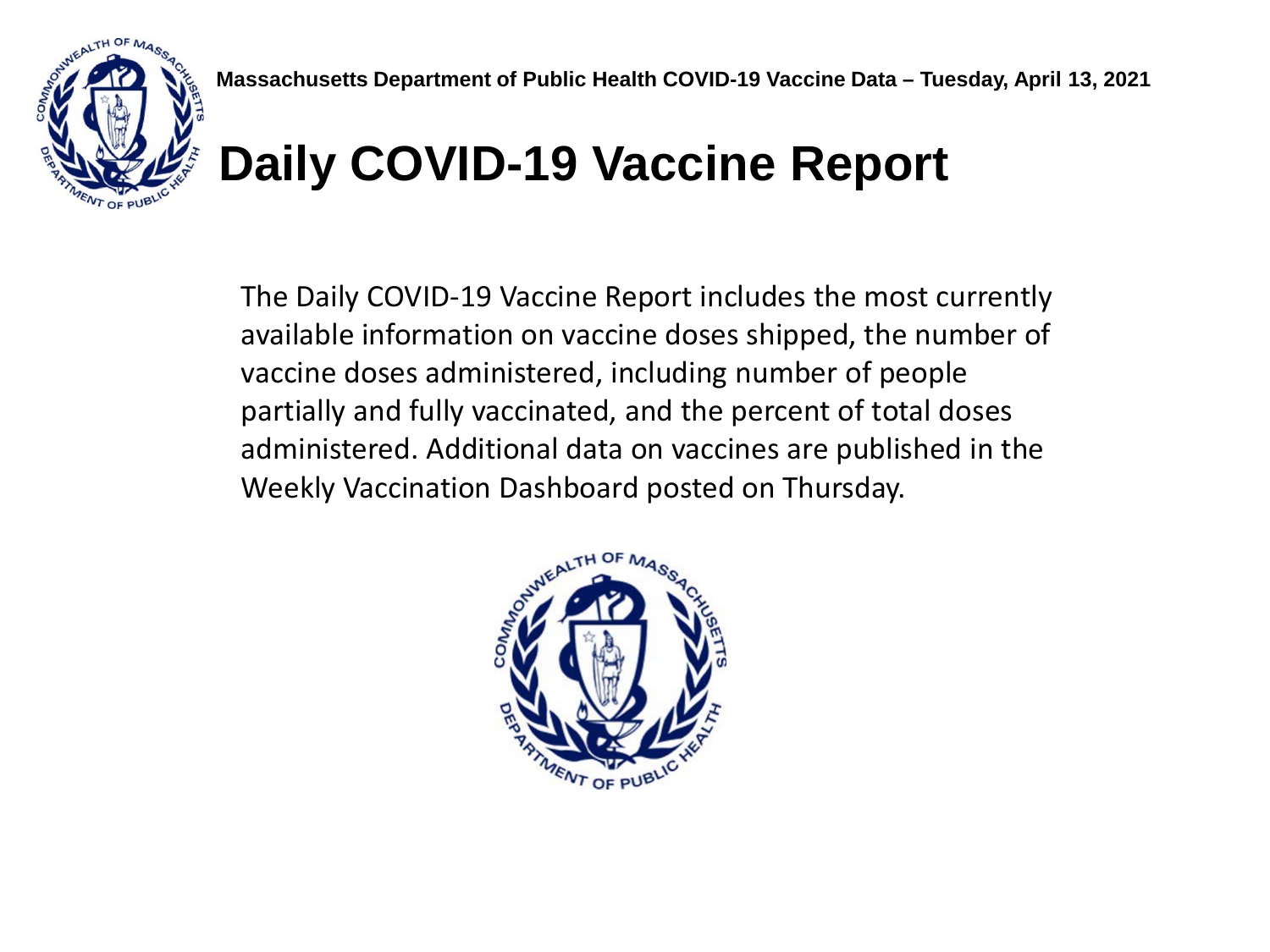## **Critical definitions**

*Please Note: the following terms and definitions apply to COVID-19 only.*

**Doses administered:** Doses of vaccine that have been given to people by providers.

**First doses administered:** Current COVID-19 vaccines require either one or two doses for a person to become fully vaccinated. Data on "first doses" administered reflect the first dose of a two-dose vaccine series (Moderna and Pfizer) and the only dose in a single-dose vaccine series (J&J/Janssen).

**Second doses administered:** Data on "second doses" administered reflect the second dose of a two-dose vaccine series. A "second dose" results in a person being fully vaccinated.

**Total doses administered:** "Total doses administered" is the combination of both "first doses" and "second doses" administered.

**Doses shipped:** Confirmed doses of COVID-19 vaccine that have been shipped to providers (e.g., hospitals, pharmacies, other providers).

**Individuals who received at least one dose:** People who have received at least one dose of a COVID-19 vaccine.

**Individuals who are fully vaccinated:** A person is counted as fully vaccinated if they have received the number of doses required to complete the COVID-19 vaccine series (e.g., Moderna and Pfizer vaccine require two doses to complete the series).

**MIIS:** Immunization data from most (but not all) providers in Massachusetts are reported into the Massachusetts Immunization Information System (MIIS) through direct messages from electronic health records or direct entry by users. Due to provider reporting of administration data and data processing, data may be available in MIIS 24-48 hours or more after administration. Due to time needed for inputting shipment data, shipment data may be available in MIIS 24-48 hours or more after shipment. Data are current as of time of publication and may be subject to change in future publications as additional data are reported.

**Federal Pharmacy Partnership for Long-term Care Program (FPPP):** A federal program that provides vaccines directly to pharmacies. Shipments are tracked and reported from the federal data tracking system, Tiberius.